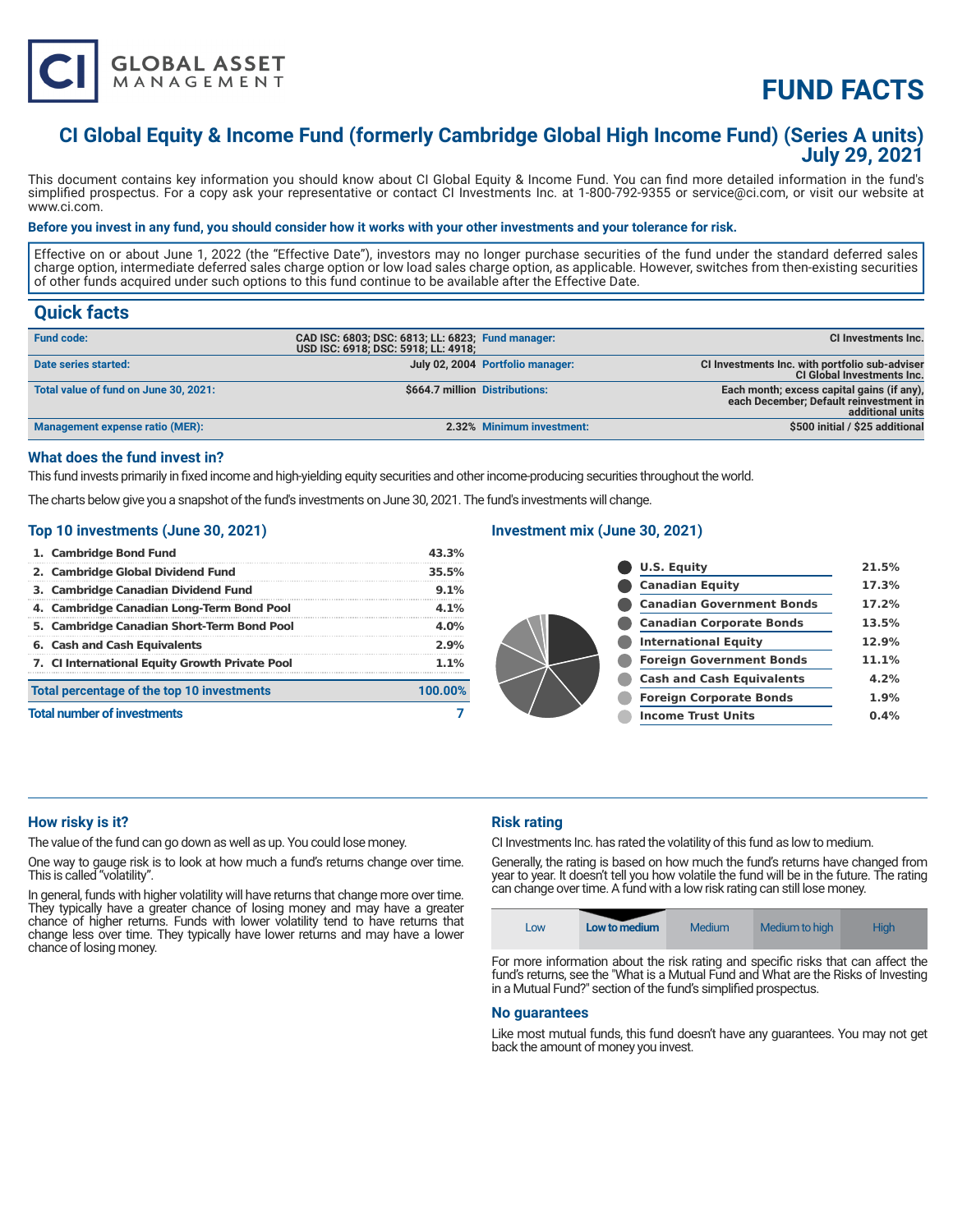# **CI Global Equity & Income Fund (formerly Cambridge Global High Income Fund) (Series A units)**

### **How has the fund performed?**

This section tells you how Series A securities of the fund have performed over the past 10 calendar years. Returns are after expenses have been deducted. These expenses reduce the fund's returns.

#### **Year-by-year returns**

This chart shows how Series A securities of the fund performed in each of the past 10 calendar years. This fund series dropped in value in 1 of the last 10 calendar years. The range of returns and change from year to year can help you assess how risky the fund has been in the past. It does not tell you how the fund will perform in the future.



#### **Best and worst 3-month returns**

This table shows the best and worst returns for Series A securities of the fund in a 3- month period over the past 10 calendar years. The best and worst 3-month returns could be higher or lower in the future. Consider how much of a loss you could afford to take in a short period of time.

|                     | <b>Return</b> | 3 months ending | If you invested \$1,000 at the beginning of the period |
|---------------------|---------------|-----------------|--------------------------------------------------------|
| <b>Best return</b>  | 7.4%          | June 30. 2020   | Vour investment would be \$1,074.                      |
| <b>Worst return</b> | $-8.2%$       | March 31. 2020  | Your investment would be \$918.                        |

#### **Average return**

As at June 30, 2021, a person who invested \$1,000 in this series of units of the fund 10 years ago now has \$1,689. This works out to an annual compound return of 5.4%.

### **Who is this fund for?**

#### **This fund may be suitable for you if you:**

- want to receive income
- are investing for the medium term<br>• can telerate a low to medium risk
- can tolerate a low to medium risk

#### **A word about tax**

In general, you'll have to pay income tax on any money you make on a fund. How much you pay depends on the tax laws of where you live and whether you hold the fund in a registered plan, such as a Registered Retirement Savings Plan or a Tax-Free Savings Account.

Keep in mind that if you hold your fund in a non-registered account, fund distributions are included in your taxable income, whether you get them in cash or have them reinvested.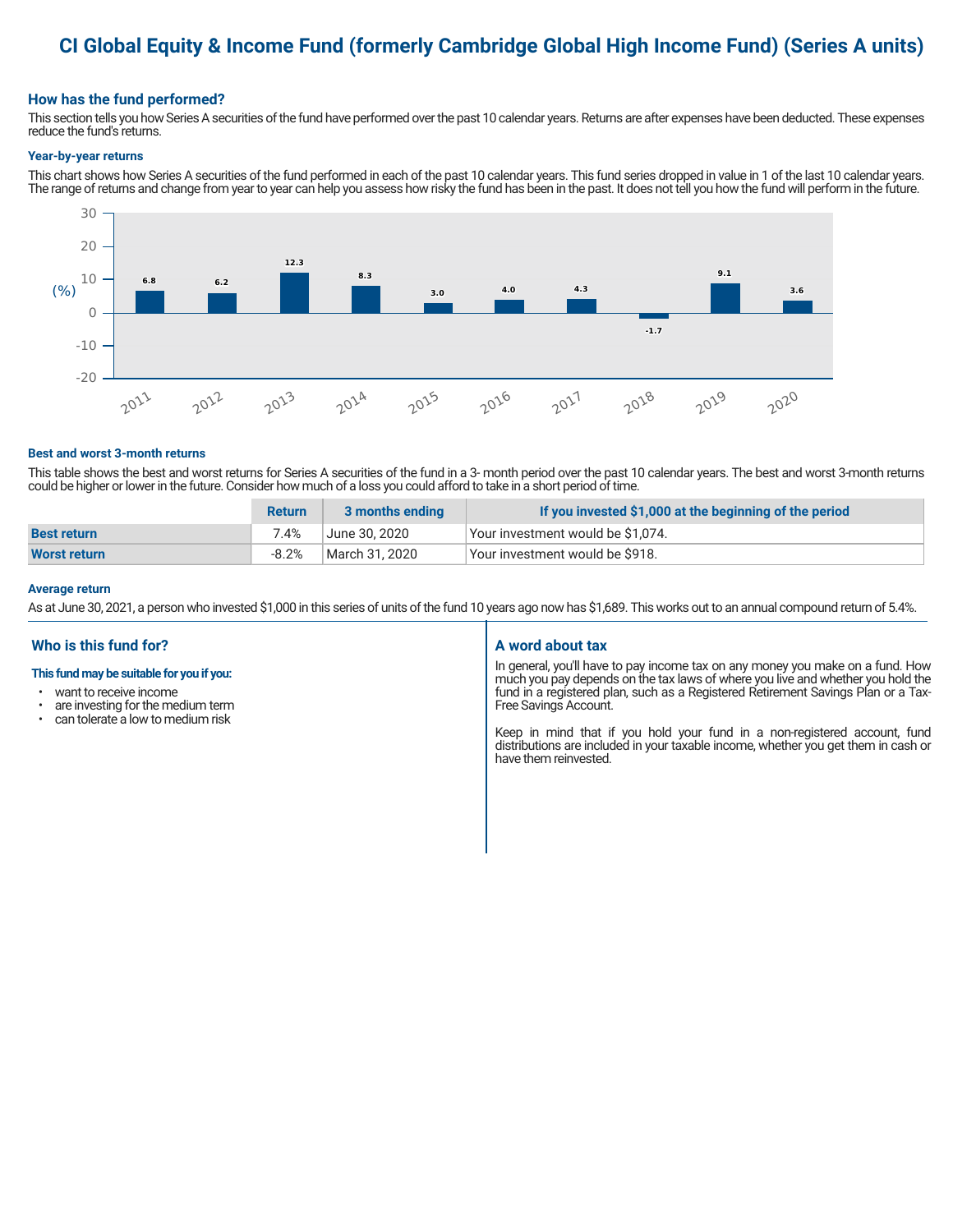# **CI Global Equity & Income Fund (formerly Cambridge Global High Income Fund) (Series A units)**

### **How much does it cost?**

The following tables show the fees and expenses you could pay to buy, own and sell Series A securities of the fund. The fees and expenses — including any commissions — can vary among series of a fund and among funds. Higher commissions can influence representatives to recommend one investment over another. Ask about other funds and investments that may be suitable for you at a lower cost.

#### **1. Sales charges**

You may have to choose a sales charge option when you buy Series A securities of the fund. Ask about pros and cons of each option.

| What you pay                                  |                                                     | <b>How it works</b>                                                                                                                                                                                                                                                                   |
|-----------------------------------------------|-----------------------------------------------------|---------------------------------------------------------------------------------------------------------------------------------------------------------------------------------------------------------------------------------------------------------------------------------------|
| in percent $(\%)$                             | in dollars<br>(S)                                   |                                                                                                                                                                                                                                                                                       |
| Initial sales charge                          |                                                     |                                                                                                                                                                                                                                                                                       |
| 0 to 5.0% of the amount you buy               | \$0 to<br>\$50.00 on<br>every<br>\$1,000 you<br>pay | You and your representative decide on the rate.<br>The initial sales charge is deducted from the amount you buy. It goes to your representative's firm as a commission.                                                                                                               |
| <b>Standard deferred sales charges</b>        |                                                     |                                                                                                                                                                                                                                                                                       |
| If you sell within:                           | \$0 to<br>\$55.00 on                                | The standard deferred sales charge is a set rate and is deducted from the amount you sell based on the initial cost and<br>number of those securities.<br>When you buy the fund, we pay your representative's firm a commission of 5%. Any standard deferred sales charge you pay     |
| 5.5%<br>1 year of buying                      | every<br>\$1.000 of                                 | when you sell the fund goes to us.                                                                                                                                                                                                                                                    |
| 5.0%<br>2 years of buying                     | original<br>cost you                                | You can sell up to 10% of your securities each year without paying a standard deferred sales charge subject to certain<br>restrictions ("10% free redemption right"). Your 10% free redemption right is reduced by the equivalent number of securities                                |
| 5.0%<br>3 years of buying                     | sell                                                | you would have received if you had reinvested any cash distributions you received during the calendar year. If you exercised<br>your 10% redemption right and redeem your securities before the standard deferred sales charge schedule has expired, your                             |
| 4.0%<br>4 years of buying                     |                                                     | standard deferred sales charge on a full redemption would be the same as if you had not redeemed securities under your<br>10% free redemption right.                                                                                                                                  |
| 4.0%<br>5 years of buying                     |                                                     | $\ddot{\phantom{0}}$<br>If you hold the fund in a non-registered account, if applicable, you can ask to receive cash distributions which are not<br>subject to standard deferred sales charges.                                                                                       |
| 3.0%<br>6 years of buying                     |                                                     | You can switch between standard deferred sales charge funds at any time without paying this sales charge. The standard                                                                                                                                                                |
| 2.0%<br>7 years of buying                     |                                                     | deferred sales charge schedule will be based on the date you bought securities of the first fund and the rates and duration<br>of such schedule shall continue to apply.                                                                                                              |
| 0.0%<br>After 7 years                         |                                                     | Your securities will be converted into the initial sales charge option after the expiry of the standard deferred sales charge<br>schedule if you qualify for CI Prestige (and if available for your securities) and such securities will participate in CI Prestige.                  |
|                                               |                                                     |                                                                                                                                                                                                                                                                                       |
| Intermediate deferred sales charges           |                                                     |                                                                                                                                                                                                                                                                                       |
| If you sell within:                           | \$0 to<br>\$55.00 on<br>every                       | The intermediate deferred sales charge is a set rate and is deducted from the amount you sell based on the initial cost and<br>number of those securities.<br>When you buy the fund, we pay your representative's firm a commission of 4%. Any intermediate deferred sales charge you |
| 5.5%<br>1 year of buying                      | \$1,000 of                                          | pay when you sell the fund goes to us.<br>You can sell up to 10% of your securities each year without paying an intermediate deferred sales charge subject to certain                                                                                                                 |
| 5.0%<br>2 years of buying                     | original<br>cost you                                | restrictions. Your 10% free redemption right is reduced by the equivalent number of securities you would have received if                                                                                                                                                             |
| 4.5%<br>3 years of buying                     | sell                                                | you had reinvested any cash distributions you received during the calendar year. If you exercised your 10% redemption right<br>and redeem your securities before the intermediate deferred sales charge schedule has expired, your intermediate deferred                              |
| 4.0%<br>4 years of buying                     |                                                     | sales charge on a full redemption would be the same as if you had not redeemed securities under your 10% free redemption<br>riaht.                                                                                                                                                    |
| 3.5%<br>5 years of buying                     |                                                     | If you hold the fund in a non-registered account, if applicable, you can ask to receive cash distributions which are not<br>subject to intermediate deferred sales charges.                                                                                                           |
| 3.0%<br>6 years of buying                     |                                                     | You can switch between intermediate deferred sales charge funds at any time without paying this sales charge. The<br>intermediate deferred sales charge schedule will be based on the date you bought securities of the first fund and the rates                                      |
| 7 years of buying<br>1.5%                     |                                                     | and duration of such schedule shall continue to apply.                                                                                                                                                                                                                                |
| 0.0%<br>After 7 years                         |                                                     | Your securities will be converted into the initial sales charge option after the expiry of the intermediate deferred sales<br>charge schedule if you qualify for CI Prestige (and if available for your securities) and such securities will participate in CI                        |
|                                               |                                                     | Prestige.                                                                                                                                                                                                                                                                             |
| Low-load sales charges                        |                                                     |                                                                                                                                                                                                                                                                                       |
| If you sell within:                           | \$0 to<br>\$30.00 on                                | The low-load sales charge is a set rate and is deducted from the amount you sell based on the initial cost and number of<br>those securities.                                                                                                                                         |
| 3.0%                                          | every<br>\$1,000 of                                 | When you buy the fund, we pay your representative's firm a commission of up to 2.5%. Any low-load sales charge you pay                                                                                                                                                                |
| 1 year of buying<br>2.5%<br>2 years of buying | original                                            | when you sell the fund goes to us.<br>If you hold the fund in a non-registered account, if applicable, you can ask to receive cash distributions which are not                                                                                                                        |
| 2.0%<br>3 years of buying                     | cost you<br>sell                                    | subject to low-load sales charges.<br>You can switch between low-load sales charge funds at any time without paying this sales charge. The low-load sales                                                                                                                             |
| 0.0%<br>After 3 years                         |                                                     | charge schedule will be based on the date you bought securities of the first fund and the rates and duration of such<br>schedule shall continue to apply.                                                                                                                             |
|                                               |                                                     | Your securities will be converted into the initial sales charge option after the expiry of the low-load sales charge schedule if<br>you qualify for CI Prestige (and if available for your securities) and such securities will participate in CI Prestige.                           |